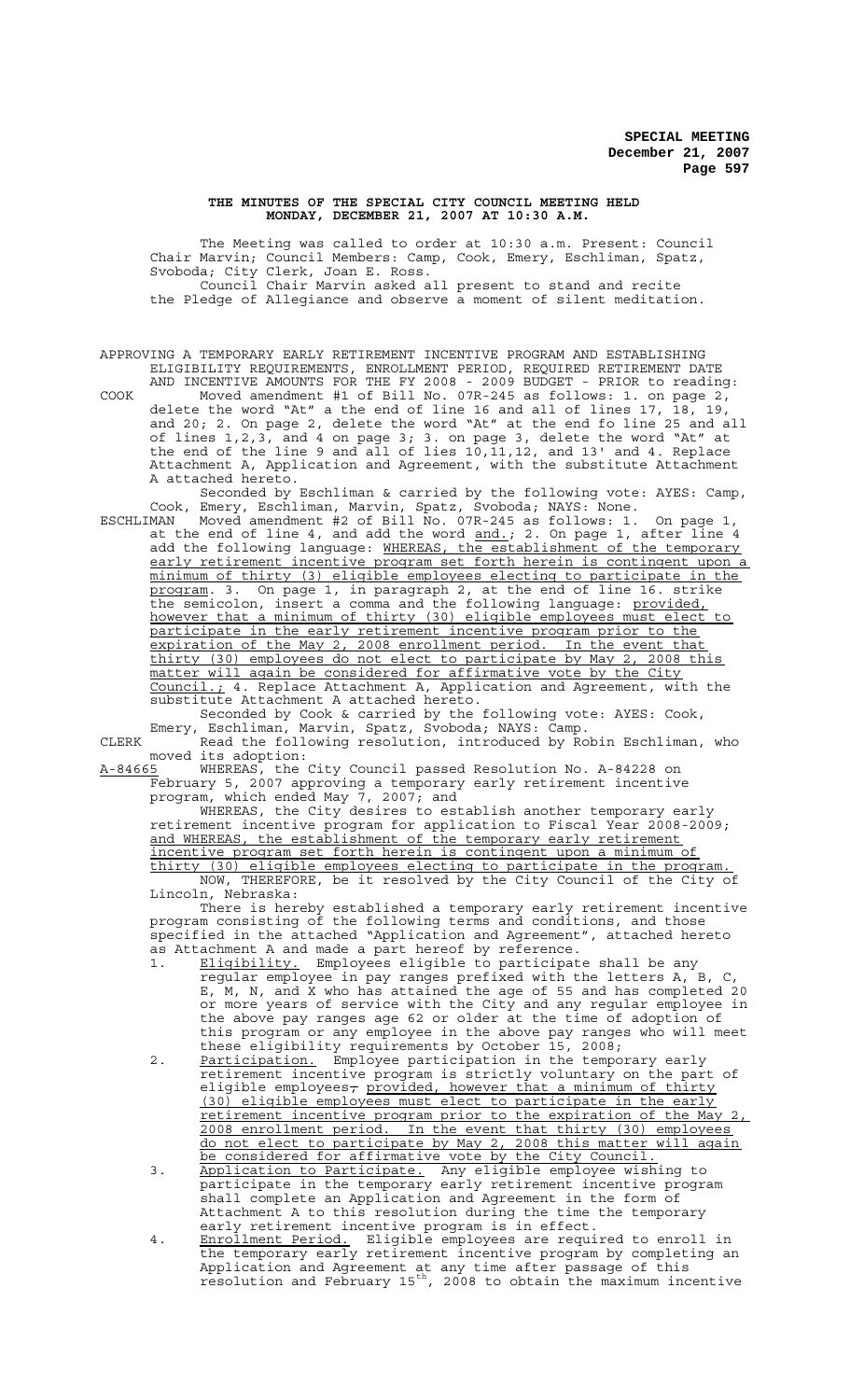**SPECIAL MEETING December 17, 2007 Page 598**

> amount as set forth in the Application and Agreement in Attachment A hereto; otherwise employees who apply after February 15<sup>th</sup>, 2008 but no later than May  $2^{\text{nd}}$ , 2008 shall be eligible to receive the secondary level of incentive as outlined in the Application and Agreement found in Attachment A.

- 5. Retirement Date. Any eligible employee who enrolls in the temporary early retirement incentive program shall be required to retire from City employment between September 1, 2008 and October  $15^{\text{th}}$ ,  $2008$ .
- 6. Early Retirement Incentive.
	- A. Any eligible employee who enrolls in the temporary early retirement incentive program by no later than February 15<sup>th</sup>, 2008, shall receive the maximum incentive level consisting of the following:
		- (1) For eligible employees with up to 20 years of service, the City will contribute to the eligible employee's Post Employment Health Plan (PEHP) premium account \$7500 and an additional 15% of the eligible employee's accrued sick leave balance over and above the sick leave amount the eligible employee would normally receive at retirement. At the option of the eligible employee, the additional 15% of accrued sick leave will either be paid as 5% cash and 10% to the PEHP premium account or the entirety of the additional 15%
		- paid to the eligible employee's PEHP premium account; (2) For eligible employees with 20 to 25 years of service, the City will contribute to the eligible employee's Post Employment Health Plan (PEHP) premium account \$12,500 and an additional 25% of the eligible employee's accrued sick leave balance over and above the sick leave amount the eligible employee would normally receive at retirement. A<del>t the option of the</del> eligible employee, the additional 25% of accrued sick leave will be either paid as 10% cash and 15% to the PEHP premium account or the entirety of the additional 25% paid to the eligible employee's PEHP premium account;
		- (3) For eligible employees with more than 25 years of service, the City will contribute to the eligible employee's Post Employment Health Plan (PEHP) premium account \$17,500 and an additional 35% of the eligible employee's accrued sick leave balance over and above the sick leave amount the eligible employee would normally receive at retirement. A<del>t the option of the</del> eligible employee, the additional 35% of accrued sick leave will be either paid as 10% cash and 25% to the PEHP premium account or the entirety of the additional 35% paid to the eligible employee's PEHP premium account.
	- B. Any eligible employee who does not enroll by February 15 $^{\rm th}$ , 2008, but does enroll in the temporary early retirement incentive program between February 16th, 2008 and May 2<sup>nd</sup>,<br>2008, shall receive the secondary level of retirement incentive as follows:
		- (1) For eligible employees with up to 20 years of service, the City will contribute to the eligible employee's Post Employment Health Plan (PEHP) premium account \$5,000 and an additional 10% of the eligible employee's accrued sick leave balance over and above the sick leave amount the eligible employee would normally receive at retirement will be paid to the eligible employee's PEHP premium account;
		- (2) For eligible employees with 20 to 25 years of service, the City will contribute to the eligible employee's Post Employment Health Plan

(PEHP) premium account \$10,000 and an additional 20% of the eligible employee's accrued sick leave balance over and above the sick leave amount the eligible employee would normally receive at retirement will be paid to the eligible employee's PEHP premium account;<br>(3) For eligible employees with more than:

(3) For eligible employees with more than 25 years of service, the City will contribute to the eligible employee's Post Employment Health Plan (PEHP) premium account \$15,000 and an additional 30% of the eligible employee's accrued sick leave balance over and above the sick leave amount the eligible employee would normally receive at retirement will be paid to the eligible employee's PEHP premium account.